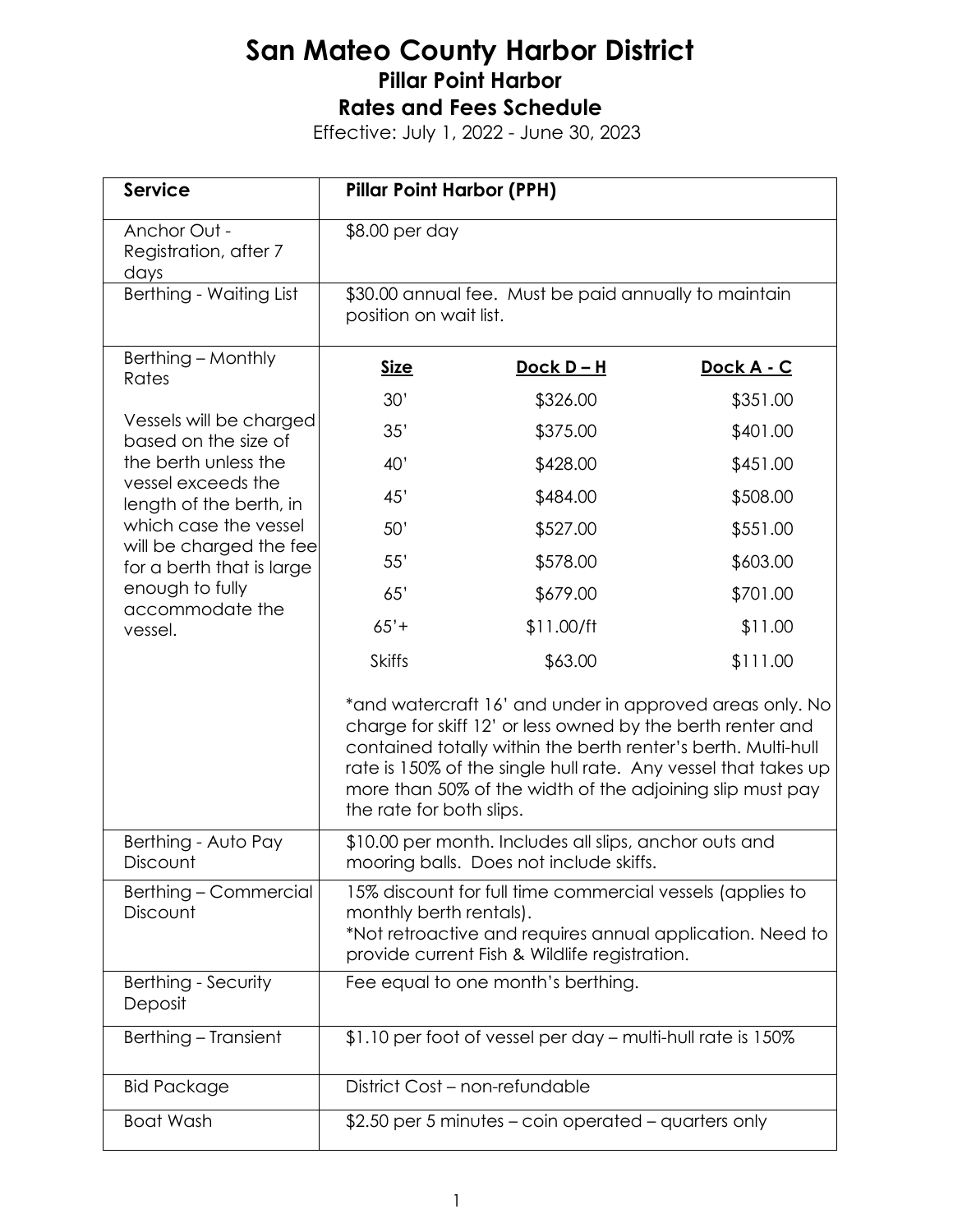| California<br><b>Environmental Quality</b><br>Act (CEQA) Review -<br><b>Initial Study</b> | Base fee - \$150.00<br>Plus District in-house and out of pocket costs                                                                                                                                                                                                                                                                                                                                                                                                                                                                                                                                                                                                                                                                                                                                                                                                                                        |
|-------------------------------------------------------------------------------------------|--------------------------------------------------------------------------------------------------------------------------------------------------------------------------------------------------------------------------------------------------------------------------------------------------------------------------------------------------------------------------------------------------------------------------------------------------------------------------------------------------------------------------------------------------------------------------------------------------------------------------------------------------------------------------------------------------------------------------------------------------------------------------------------------------------------------------------------------------------------------------------------------------------------|
| CEQA Review -<br><b>Negative Declaration</b>                                              | Base fee - \$100.00<br>Plus District in-house and out of pocket costs                                                                                                                                                                                                                                                                                                                                                                                                                                                                                                                                                                                                                                                                                                                                                                                                                                        |
| Collections                                                                               | <b>District Cost</b>                                                                                                                                                                                                                                                                                                                                                                                                                                                                                                                                                                                                                                                                                                                                                                                                                                                                                         |
| <b>Commercial Activity</b><br>Permit                                                      | \$290.00 annual fee<br>Veterans may be eligible for waiver of fee, subject to<br>documentation acceptable to the District. Not retroactive.<br>Other fees may apply.                                                                                                                                                                                                                                                                                                                                                                                                                                                                                                                                                                                                                                                                                                                                         |
| <b>Commercial Services</b><br><b>Activity Permit</b>                                      | \$59.00.00 annual fee<br>Additional license agreement may be required.                                                                                                                                                                                                                                                                                                                                                                                                                                                                                                                                                                                                                                                                                                                                                                                                                                       |
| Crab Pot Staging<br>Deposit                                                               | PPH Berthers > 6 months<br>Single Stall - \$325 charge, \$217 refunded if area clear on<br>January 1 or 45 days after start of season. PPH Berthers<br>may pay in two installments.<br>Double Stall - \$433 charge, \$217 refunded if area clear on<br>January 1 or 45 days after start of season. PPH Berthers<br>may pay in two installments.<br><b>Transient Berthers &lt; 6 months</b><br>Single Stall - \$650 charge, \$325 refunded if area clear on<br>January 1 or 45 days after start of season.<br>Double Stall - \$922 charge, \$460 refunded if area clear on<br>January 1 or 45 days after start of season.<br>If pallets and/or debris are left behind there will be NO<br><b>REFUND</b> of deposit.<br>Pots may be staged for 30 days after the end of the<br>Season for \$516, but never earlier than January 15 and<br>never past July 15. \$310 will be refunded if area is left<br>clear. |
| Credit Check/Tenant<br>Screening                                                          | District Cost – not to exceed \$59.00 per person                                                                                                                                                                                                                                                                                                                                                                                                                                                                                                                                                                                                                                                                                                                                                                                                                                                             |
| Electricity                                                                               | Amount, adjusted monthly, equal to amount paid by<br>District for the electricity (including all associated charges<br>and fees).                                                                                                                                                                                                                                                                                                                                                                                                                                                                                                                                                                                                                                                                                                                                                                            |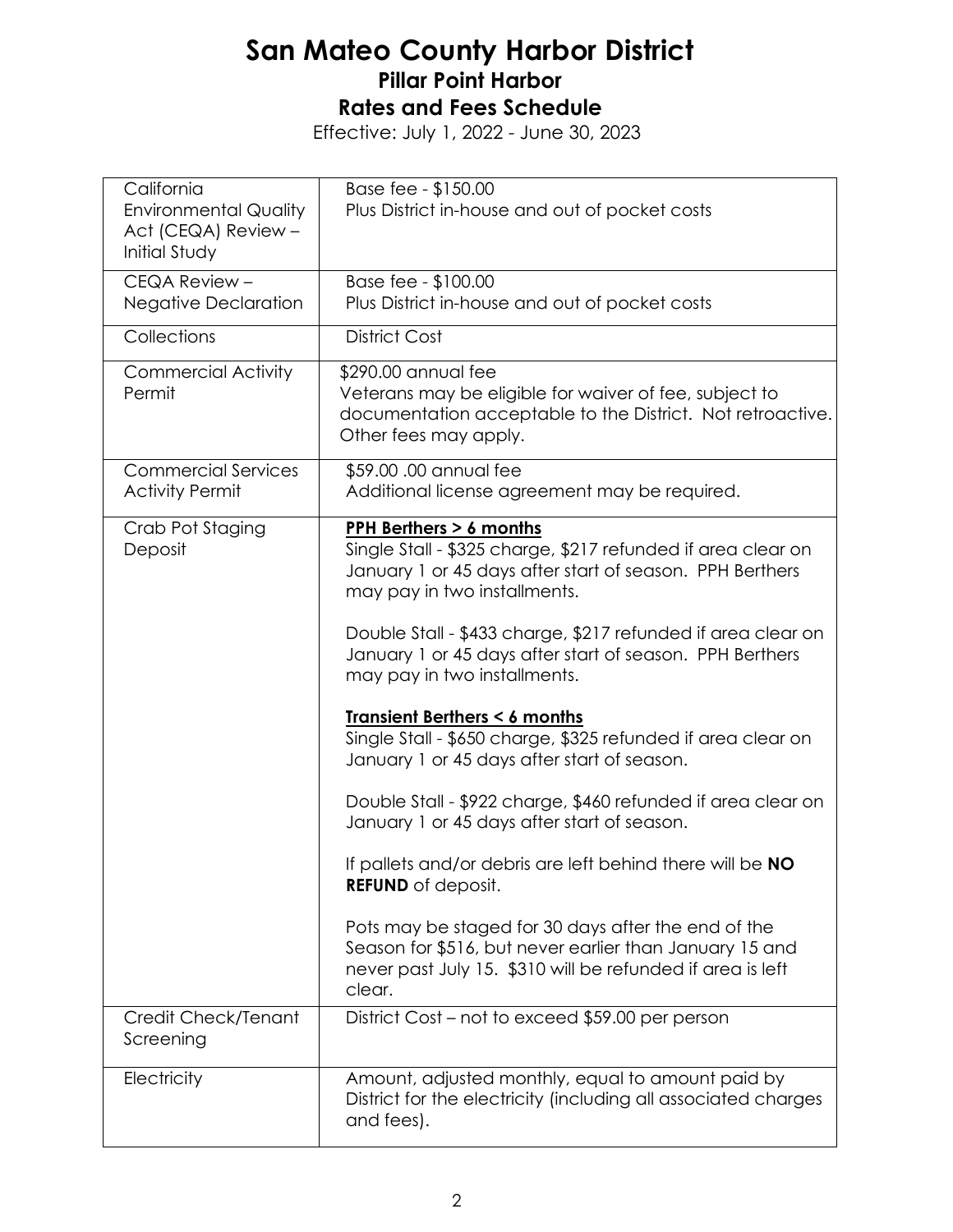| Emergency<br>Dewatering                                               | <b>District Cost</b>                                                                                                                                                                                                                                                                                           |  |
|-----------------------------------------------------------------------|----------------------------------------------------------------------------------------------------------------------------------------------------------------------------------------------------------------------------------------------------------------------------------------------------------------|--|
| Events                                                                | See Event Fee Schedule                                                                                                                                                                                                                                                                                         |  |
| <b>Faxing Service</b>                                                 | $$0.28$ per page in/out – minimum $$1.00$ fee                                                                                                                                                                                                                                                                  |  |
| Fish Sales Permit -<br>Retail                                         | \$290.00 annual fee                                                                                                                                                                                                                                                                                            |  |
| Hoist - Public                                                        | \$85.00 per hour. Fees are prorated for partial hours with a<br>\$12.00 minimum.                                                                                                                                                                                                                               |  |
| <b>Key Sale</b>                                                       | \$12.00 per key                                                                                                                                                                                                                                                                                                |  |
| Labor Charge                                                          | <b>District Cost</b>                                                                                                                                                                                                                                                                                           |  |
| Late Charge                                                           | \$25 minimum per month or 10% per annum, whichever is<br>higher on balances 30 or more days past due.                                                                                                                                                                                                          |  |
| Launch Ramp-                                                          | \$17.00 per launch, in and out.<br>Annual permit \$239.00 valid at all District-operated launch<br>ramps.<br>20% discount on annual permit to Senior vessel owners age<br>65 or older or 20% discount on annual permit to person with<br>disability displaying disabled placard or plate on towing<br>vehicle. |  |
| Live Aboard Permit                                                    | \$420.00 monthly fee<br>\$420.00 security deposit required<br>Availability of permit subject to 10% live aboard limit at<br>Harbor.<br>Senior (age 65 and older) discount of \$38.00 per month.<br>Discounts are available at time of request, eligibility<br>confirmation, and are not retroactive.           |  |
| Mooring Permit Fee -<br><b>Active Privately-</b><br>Owned Mooring     | \$1.92 per foot of vessel per month - \$58.00 minimum.<br>Governed by District Mooring Policy.                                                                                                                                                                                                                 |  |
| Mooring Fee - District-<br>Owned Mooring                              | <b>Monthly:</b> \$5.08 per foot of vessel per month -<br>\$125.00 per month minimum with signed agreement<br>Transient: \$12.00 per day                                                                                                                                                                        |  |
| National Environmental<br>Policy Act (NEPA)<br>Review - Initial Study | Base fee = $$150.00$<br>Plus District in-house and out-of-pocket costs                                                                                                                                                                                                                                         |  |